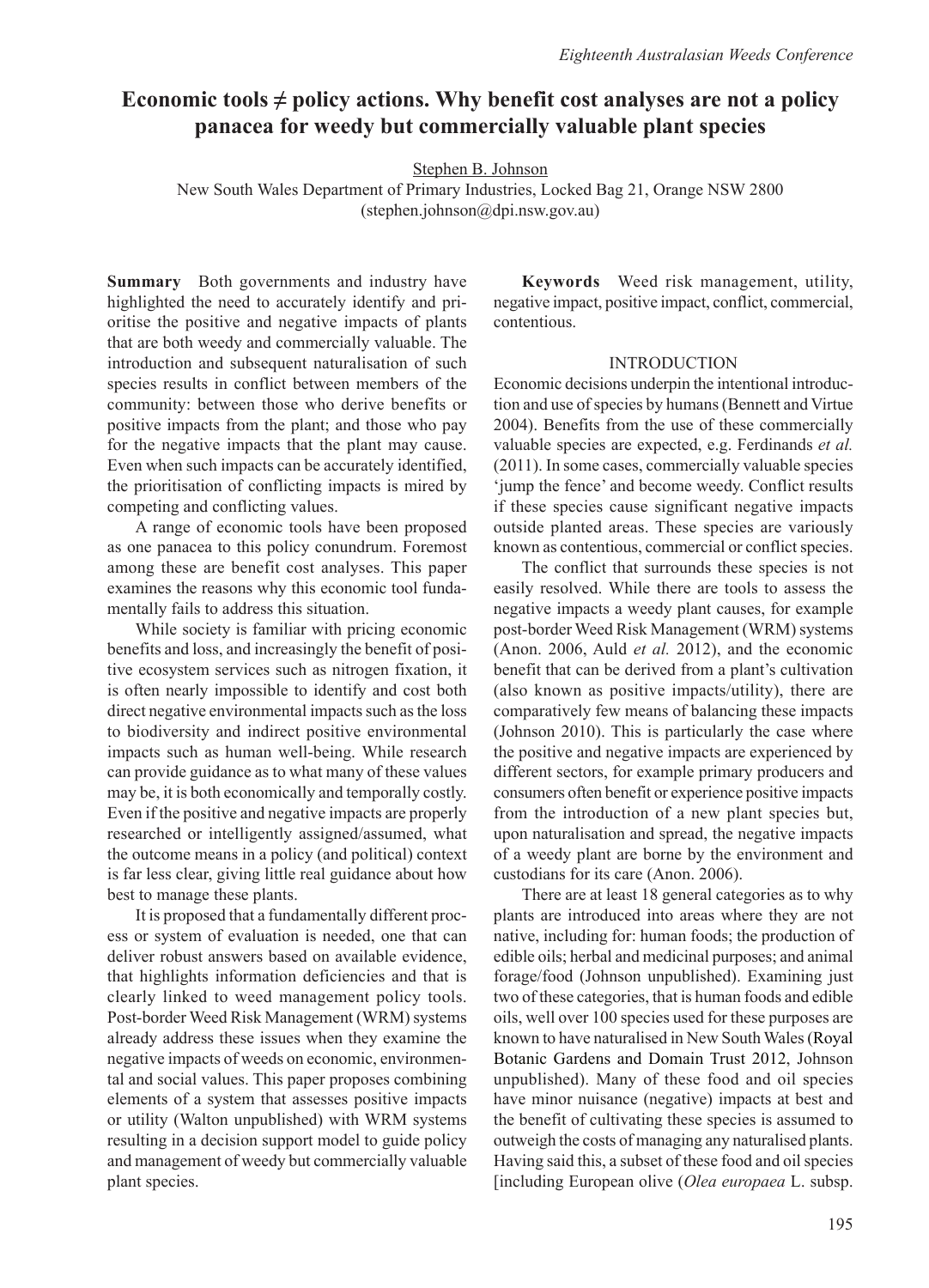*europaea*), some blackberry (*Rubus* L.) species and strawberry guava (*Psidium cattleyanum* var. *cattleyanum* Sabine) which is a particular problem on Lord Howe Island], have significant negative impacts. Others such as the passionfruit (*Passiflora* L.) species and taro (*Colocasia esculenta* (L.) Schott) may be weeds of the future (Johnson unpublished). Weighing the potential benefits and costs produced by a potentially large number of conflict species is not easy. This has led to calls for a range of economic tools including benefit cost analysis (BCA) to be applied as a panacea to this policy conundrum.

This paper discusses why this economic tool fundamentally fails to address this situation. Since little guidance is produced from BCA on how to manage conflict species, this paper proposes a rather different system of evaluation, which is a decision support system that can: deliver assessments for a wide range of species and situations; produce robust answers based on available evidence; highlight information deficiencies; and be clearly linked to weed management and policy decisions. It is partly based on the impact assessments found in post-border WRM systems.

## IDENTIFICATION AND ASSESSMENT OF WEED RISKS (NEGATIVE IMPACTS)

Post-border WRM systems have been designed to facilitate 'evidence-based and defensible decision making' about the prioritisation and management of plant species that pose negative impacts (Ferdinands *et al.* 2010). They use general questions to assess the negative impacts of assessed plants on the: reduction in the establishment of, and yield/amount of desirable plants (and animals dependent on these); reduction in the quality of products, diversity or services then available; restriction of physical movement of people, animals, vehicles, machinery and/or water; potential to negatively affect human and/or animal health; and impact on a range of environmental health indicators such as soil salinity, stability and altered nutrient status (Champion and Clayton 2001, Virtue 2005, Johnson 2009, Virtue 2010, Victoria Department of Primary Industries 2011). In addition to these, specific questions on the alteration of fire behaviour and regime (Stone *et al.* 2008, Setterfield *et al.* 2010), or cultivation history/ naturalisation (Champion *et al.* 2008) are included.

The positive impacts of plant species that are both weedy and commercially valuable are not assessed by these systems, excepting the ecosystem services evaluated as part of the environmental health impact question (Virtue 2005, Stone *et al.* 2008, Johnson 2009) or the volume of trade question evaluated in the Australian aquatic weed risk assessment model (Champion *et al.* 2008). Aside from limited research, for example Johnson (2010) and Ferdinands *et al.* (2010), there are relatively few published attempts to weigh the positive and negative impacts of conflict species so that policy and management responses can be formulated (excepting Clarkson *et al.* 2010, Friedel *et al.* 2010, Grice *et al.* 2010).

## ECONOMIC TOOLS TO ASSESS BENEFITS AND COSTS

After extensive reviews, various authors including Hughey *et al.* (2003) and Heikkila (2010) concluded that "invasive species are fundamentally an economic problem in terms of their causes, effects and remedies" Ferdinands *et al.* (2010). Economic decisions underpin many of the decisions related to the introduction and use of conflict species.

Building on this conclusion, Ferdinands *et al.* (2010) examined a range of economic tools available for risk assessing conflict species. They suggested that BCA was, for some species, the most appropriate economic tool to assess both the costs (negative impacts) and benefits (positive impacts) of conflict species. Their study focused on a partial BCA, an analysis that does not explicitly cover all benefits and costs across economic, environmental and social parameters, rather those that can be readily quantified. Their superordinate research is the first real attempt by researchers not only to balance the benefits and costs of a conflict species (gamba grass, *Andropogon gayanus* Kunth), but to use this information to inform its management (Drucker and Setterfield 2008, Ferdinands *et al.* 2010, Department of Natural Resources Environment the Arts and Sport 2010). It was informed by over 10 years of research costing at least \$1 million (K. Ferdinands pers. comm.). As such, even though it was a partial BCA, it was temporally and economically expensive. It is postulated that this is one reason why calls for BCA analysis, particularly for national BCA frameworks for conflict species (e.g. Miles *et al.* 2009) are so rarely implemented.

There are other issues with using BCAs. Firstly, while gamba grass has specific, quantifiable economic impacts making it well suited to the partial BCA approach outlined above, in many cases negative impacts are either partly (de Wit *et al.* 2001) or mostly unmeasured or unknown (Hughey *et al.* 2003, Heikkila 2010). This introduces significant uncertainty into the analyses, the subject of some important recent theoretical modeling research (Yokomizo *et al.* 2012).

Secondly, it is important to remember that conflict species have significant negative impacts not only on economic values (often quantified), but also on environmental and societal values (often not quantified).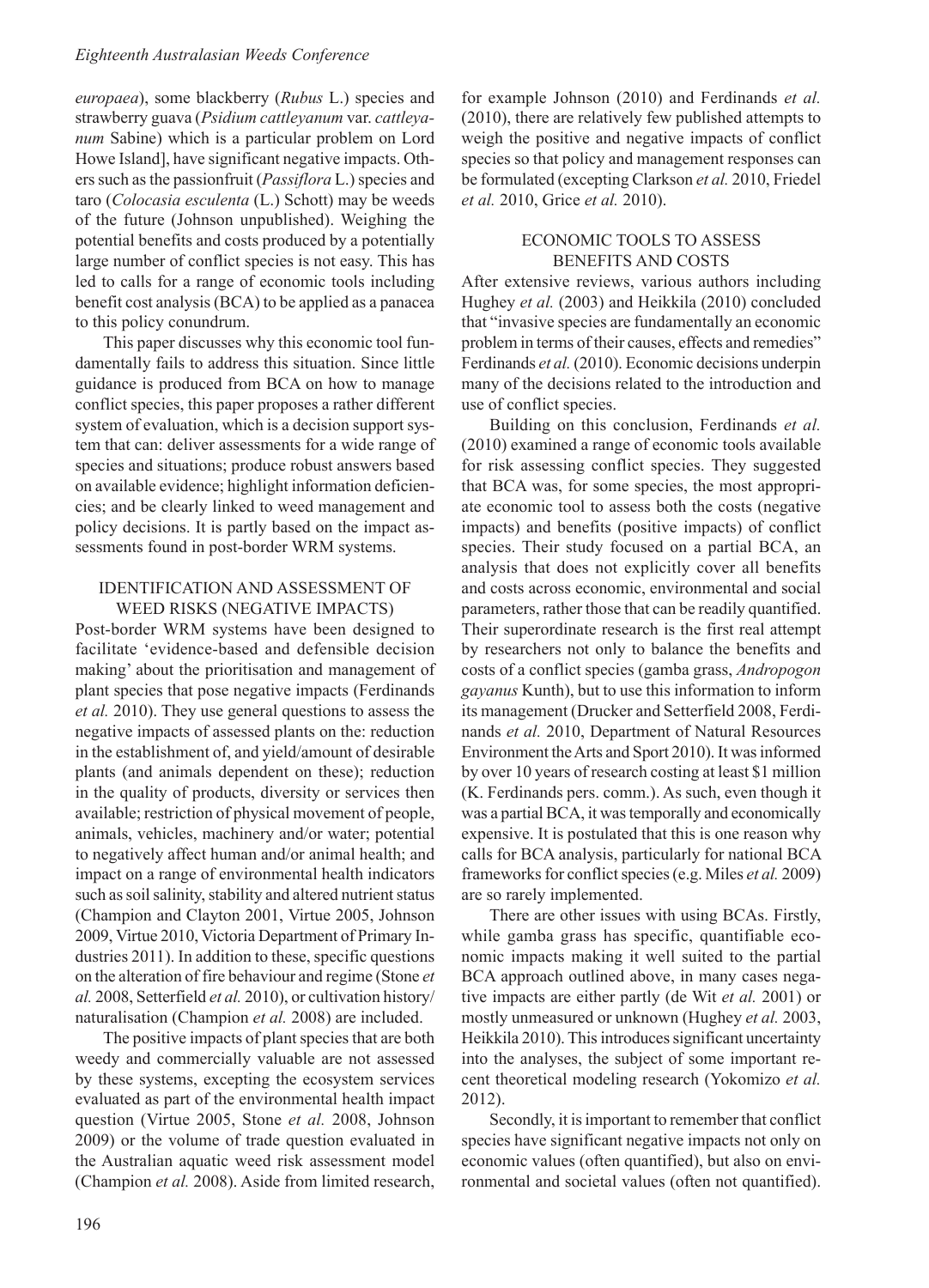The estimates or assumptions used to address these unquantified information gaps, while usually well informed, are often contentious.

Thirdly, there are a large number of conflict species with significant negative impacts that potentially require BCA, and there are likely to be further species in future. Even if 'type' or 'case study' BCAs are conducted (Miles *et al.* 2009), the uncertainty around the negative and positive impacts associated with any particular species are unlikely to stand scientific scrutiny, far less the significant lobbying and political pressure by advocates of certain species.

It is for these reasons that many have concluded that BCA, even partial BCA, may not be possible for many weed species (K. Ferdinands pers. comm.). For these species, alternative ways of incorporating economic analyses into management decisions for such weeds may be required.

## AN ALTERNATE PLANT UTILITY (POSTIVE IMPACT) ASSESSMENT

A decision support model or ranking system to jointly assess the negative impacts and potential benefits or utility of conflict species is needed (Bennett and Virtue 2004, Anon. 2006). This will, necessarily, be external to current post-border WRM systems (see Auld 2012, and Auld *et al.* 2012 for further examination of this issue).

It is proposed that elements from post-border WRM systems assessing negative impacts be combined with parts of a proposed Queensland pest prioritisation system (Walton unpublished). That system used general questions to assess the benefits or utility arising from economic (revenue; diversification; gardens; land stabilisation; display; animal fodder), environmental (alternate food or shelter for native species; amelioration or repair of ecosystem functions or water quality; carbon sequestration) and social (medicinal; traditional food; cultural; recreational; aesthetic) plant uses.

As is the case with the examination of negative impacts in current WRM systems, general questions would be used to facilitate evidence-based and defensible decisions. Once scored, the relative positive impact (benefit or utility) could be compared with the negative impact of the plant and policy and management responses determined using a decision support matrix (Johnson 2010). Other benefits of this approach include that: a large number of species could be easily and specifically assessed using this semi-quantitative framework; accurate data, while important, is not crucial given the scoring based system of evaluation; assumptions made can be recorded and revised if/ when new information comes to light; and with a

minimum of training, assessments can be made on a range of scales, for example see Johnson and Charlton (2010). Translation of these ideas into a functional peer-reviewed system awaits development.

## ACKNOWLEDGMENTS

Information, comments and ideas from members of the Australian Weed Risk Management forum and NSW state and local government staff is gratefully acknowledged. Particular thanks are extended to Dr Keith Ferdinands, Associate Professor Samantha Setterfield, Dr John Virtue, Mr Steve Csurhes, Ms Jackie Steel, Adjunct Professor Bruce Auld and Dr Paul Champion.

## REFERENCES

- Anon. (2006). 'HB 294:2006 National post-border weed risk management protocol'. (Standards Australia/Standards New Zealand/Co-operative Research Centre for Australian Weeds).
- Auld, B. (2012). An overview of pre-border weed risk assessment and post-border weed risk management protocols. *Plant Protection Quarterly* 27, (*in press*)
- Auld, B., Johnson, S., Ainsworth, N., Brunel, S., Csurhes, S., Downey, P., Ferdinands, K., Hannan-Jones, M., Hennecke, B., Keese, P., Kriticos, D., Low, D., Munday, C., Panetta, F. D., Robold, A., Setterfield, S., Steel, J., Stewart, K. and Virtue, J. (2012). Further development of the national weed risk management protocol. Proceedings of the 18th Australian Weeds Conference, *this volume* (Weed Society of Victoria, Melbourne).
- Bennett, S.J. and Virtue, J.G. (2004). Salinity mitigation versus weed risks – can conflicts of interest in introducing new plants be resolved? *Australian Journal of Experimental Agriculture* 44, 1141-56.
- Champion, P.D., Burnett, D.A. and Petroeschevsky, A. (2008). 'Risk assessment of tradeable aquatic plant species in Australia'. (National Institute of Water and Atmospheric Research, Australia. O'Connor, Western Australia).
- Champion, P.D. and Clayton, J.S. (2001). 'A weed risk assessment model for aquatic plants in New Zealand.' In, *Weed Risk Assessment*. Eds. R.H. Groves, F.D. Panetta and J.G. Virtue, pp. 194-202 (CSIRO Publishing, Collingwood, Victoria).
- Clarkson, J.R., Grice, A.C., Friedel, M.H., Setterfield, S.A. and Ferdinands, K.B. (2010). The role of legislation and policy in dealing with contentious plants. In, Proceedings of the 17th Australasian Weeds Conference, (ed.) S.M. Zydenbos, pp. 474-7. (New Zealand Plant Protection Society, Christchurch).